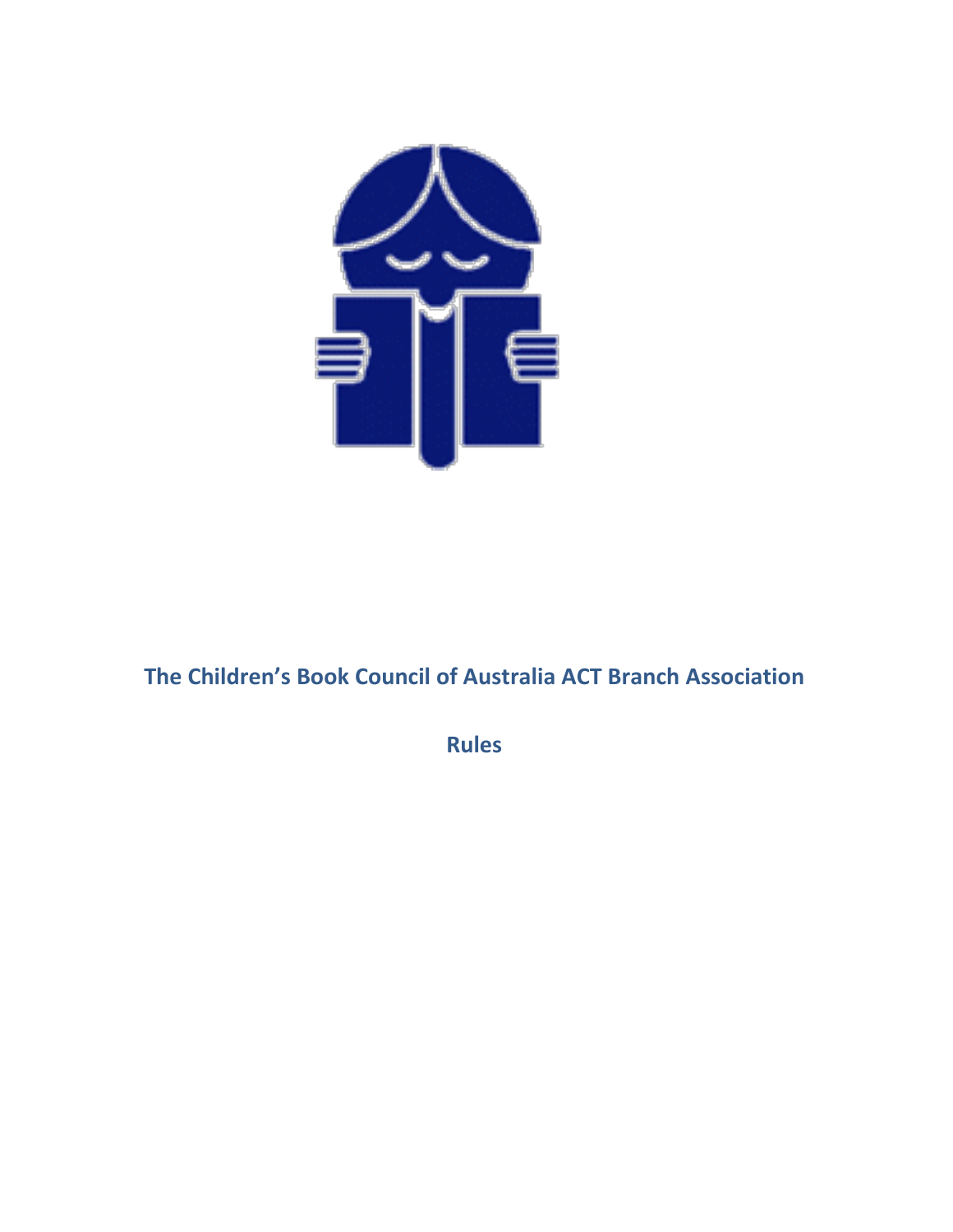# **Contents**

| The Children's Book Council of Australia ACT Branch Association 1                                                 |  |
|-------------------------------------------------------------------------------------------------------------------|--|
|                                                                                                                   |  |
|                                                                                                                   |  |
| 2<br>3<br>4<br>5<br>6<br>7<br>8<br>9<br>10                                                                        |  |
| 11<br>12<br>13<br>14<br>15<br>16<br>17<br>18<br>19<br>20                                                          |  |
| 21<br>Annual general meetings-calling of and business at 15<br>22<br>23<br>24<br>25<br>26<br>27<br>28<br>29<br>30 |  |
| <b>Part 1.5</b><br>31                                                                                             |  |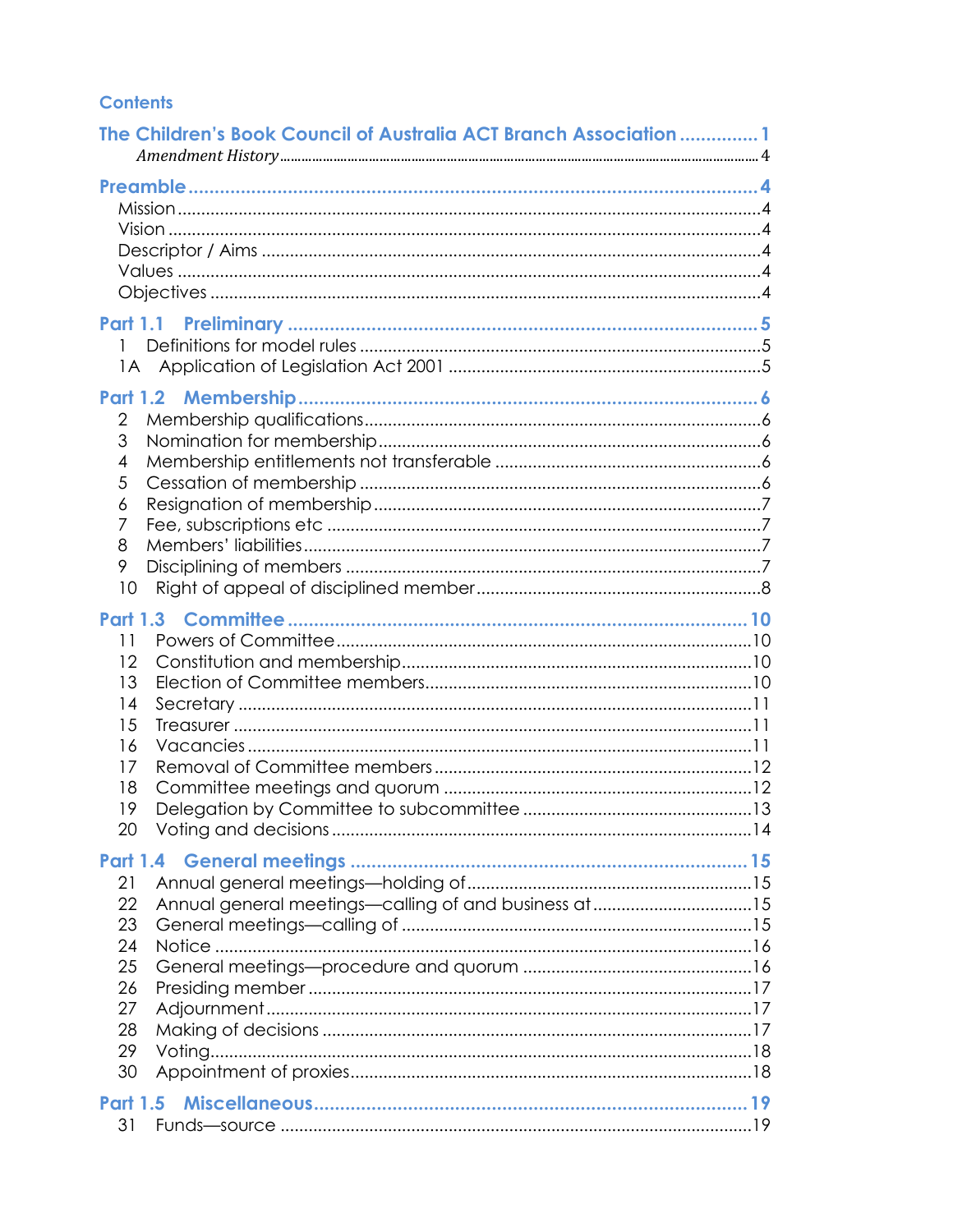| 33 |  |  |  |
|----|--|--|--|
| 34 |  |  |  |
| 35 |  |  |  |
| 36 |  |  |  |
| 37 |  |  |  |
|    |  |  |  |
|    |  |  |  |
|    |  |  |  |
|    |  |  |  |
|    |  |  |  |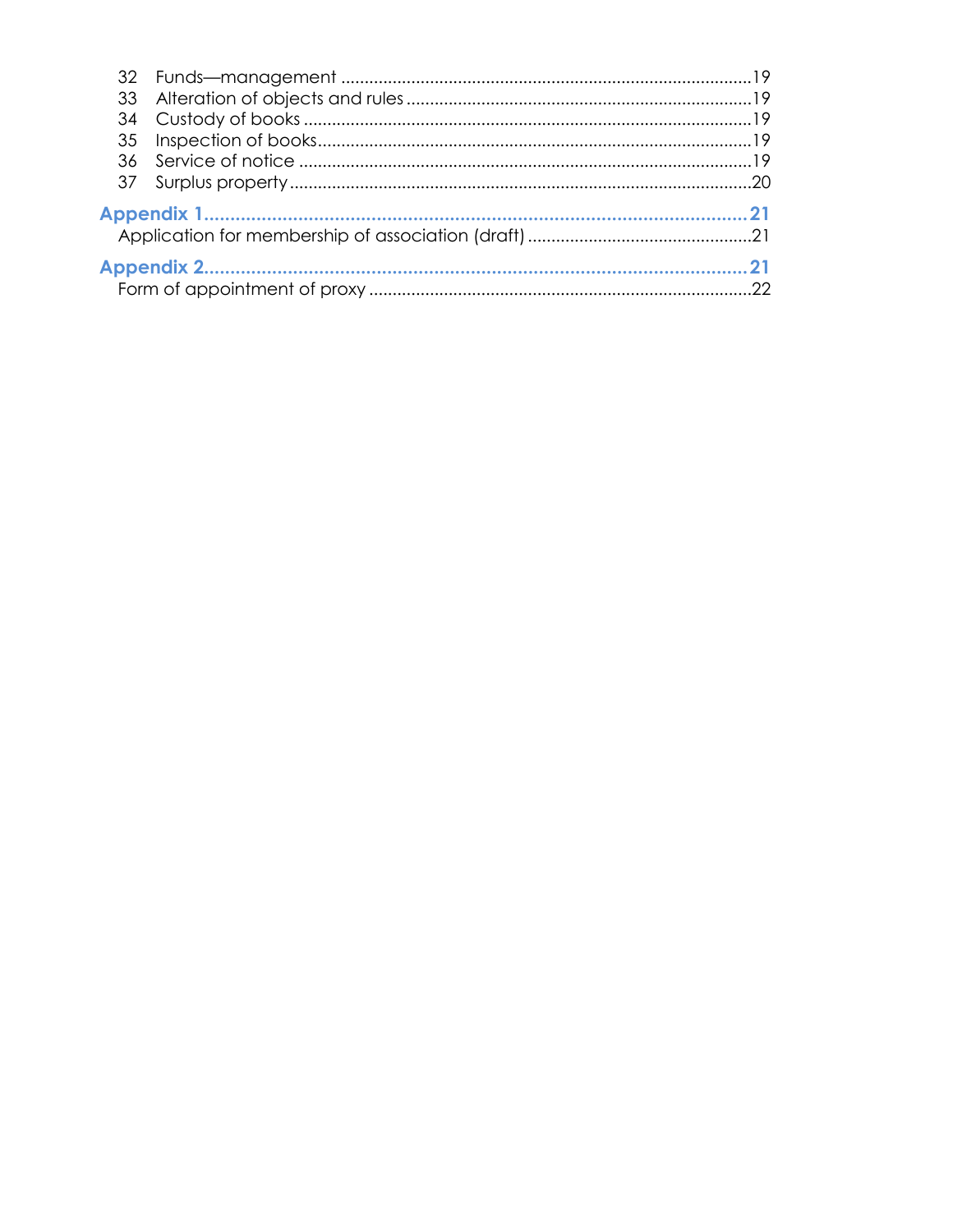#### *Amendment History*

- These are the rules of the Association as adopted at the special general meeting held 27 February 2013 to align with the new model rules
- Amended at a further Special General Meeting held 9 April 2013.
- The Preamble and Membership were amended at the Annual General Meeting 3 March 2016.

# **Preamble**

The name of the organisation shall be The Children's Book Council of Australia ACT Branch Incorporated.

The Children's Book Council of Australia (CBCA) ACT Branch is a volunteer run, not for profit, organisation that was established in 1945 and is comprised individual members who are passionate about children's and young adult literature.

The CBCA ACT continues to celebrate Australian children's literature and its creators, and seeks to engage the community with literature for young Australians

# **Mission**

To achieve positive social impact by engaging the community with literature for young Australians

*Tagline: Since 1945 – Your Connection to Story*

# **Vision**

To be the premier voice on literature for young Australians by 2020 by informing and promoting critical debate, fostering creative responses and engaging with and encouraging Australian authors and illustrators to produce quality literature Through these efforts, we are nurturing a literate, educated and creative society

# **Descriptor / Aims**

The CBCA is the leading voice on literature for young Australian's and aims to:

- 1. engage the community with literature
- 2. promote literature and literacy nationally
- 3. engage and encourage authors and illustrators to produce quality literature and present annual awards

### **Values**

- 1. Learning: we recognize and repeat success and pursue growth and learning
- 2. Integrity: doing what is right underpins all decisions
- 3. Passion: we believe in what we do and have confidence in our capability and intentions
- 4. Respect: we value everyone's voice and story
- 5. Collaboration: we are an open book and are eager to connect and work with stakeholders to share what we know

# **Objectives**

- 1. To consistently be the **premier voice on literature** for young Australians
- 2. To **promote quality literature** to young Australians
- 3. To **support Australian writers and illustrators** of children's books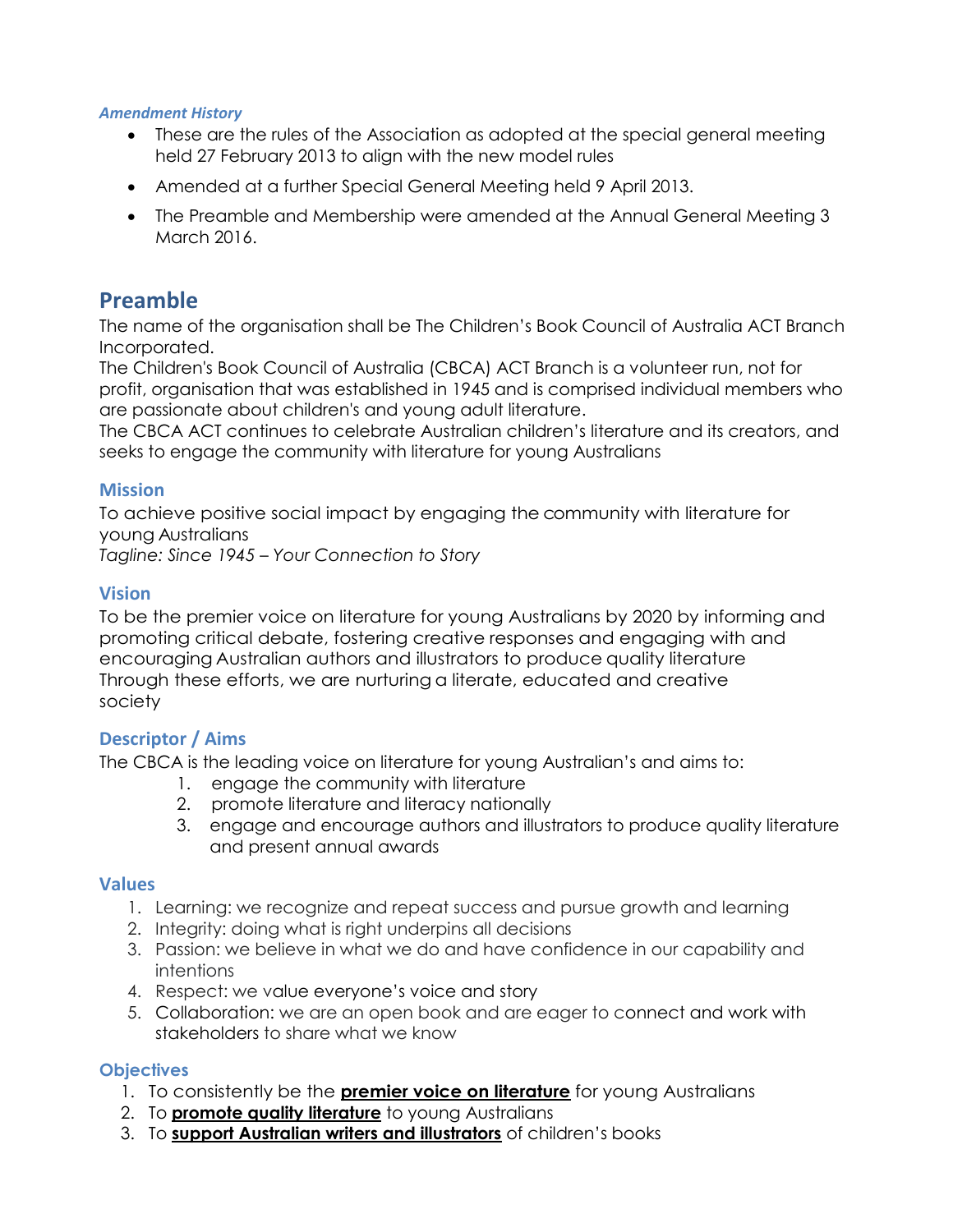- 4. To **promote the role of library and literature professionals** in bringing children and books together
- 5. To **celebrate outstanding contributions to Australian children's literature (BOYA)**
- 6. To **promote greater equity of access** to reading through community projects

These aims and objectives are a reflection of the National body – The Children's Book Council of Australia Ltd as approved in their strategic plan October 2015.

# **Part 1.1 Preliminary**

# **1 Definitions for model rules**

In these rules:

*Note* A definition applies except so far as the contrary intention appears (see Legislation Act, s 155).

*Association* is the Children's Book Council of Australia (ACT Branch) Inc.

**financial year** means the year ending on 31<sup>st</sup> December.

*member* means a member, however described, of the Association.

*ordinary committee member* means a member of the committee who is not an office-bearer of the Association as mentioned in section 12 (1) (a).

*secretary* means the person holding office under these rules as secretary of the Association or, if no such person holds that office, the public officer of the Association.

*the Act* means the Association*s Incorporation Act 1991*.

*the regulation* means the Association*s Incorporation Regulation 1991*.

*the archivist* means the person appointed by the committee to archive all documentation of the association.

*the public officer* means the person appointed by the committee to act as the public officer of the association to lodge documents as required under the Act. The public officer also acts as the returning officer for all elections held.

# **1A Application of Legislation Act 2001**

The *Legislation Act 2001* applies to these Rules in the same way as it would if they were an instrument made under the Act.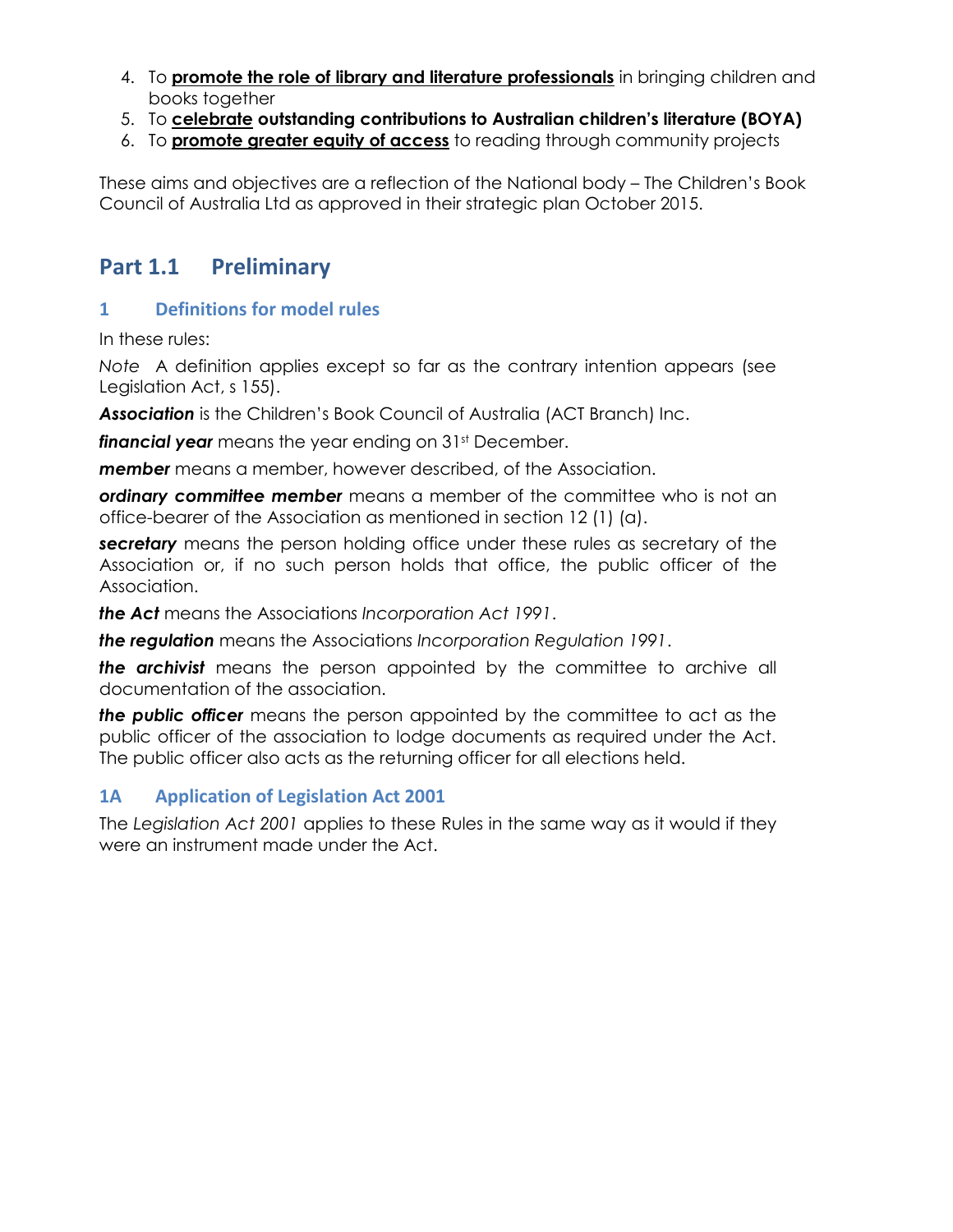# **Part 1.2 Membership**

# **2 Membership qualifications**

A person is qualified to be a member if—

- (a) the person is a person mentioned in the Act, section 21 (2) (a) or (b) and has not ceased to be a member of the Association at any time after incorporation of the Association under the Act; or
- (b) the person—
	- (i) has been nominated for membership in accordance with section 3 (1); and
	- (ii) has been approved for membership of the Association by the Committee of the Association.

# **3 Nomination for membership**

- (1) A nomination of a person for membership of the Association—
	- (a) must be made by a member of the Association in writing in the form approved by the committee from time to time; and
	- (b) must be lodged with the membership secretary of the Association; and
	- (c) must pay the required fees
- (2) As soon as is practicable after receiving a nomination for membership, the membership secretary must refer the nomination to the committee which must decide whether to approve or to reject the nomination.
- (3) If the committee decides to approve a nomination for membership, the membership secretary must as soon as practicable after that decision notifies the nominee of that approval.
- (4) The membership secretary must, on approval by the committee enter the nominee's name in the register of members and, on the name being so entered; the nominee becomes a member of the Association.

### **4 Membership entitlements not transferable**

A right, privilege or obligation that a person has because of being a member of the Association—

- (a) cannot be transferred or transmitted to another person; and
- (b) terminates on cessation of the person's membership.

### **5 Cessation of membership**

A person ceases to be a member of the Association if the person—

- (a) dies or, if a corporation, is wound up; or
- (b) resigns from membership of the Association; or
- (c) is expelled from the Association; or
- (d) fails to pay their membership fees of the Association by the due date in any year and is declared by the Committee to no longer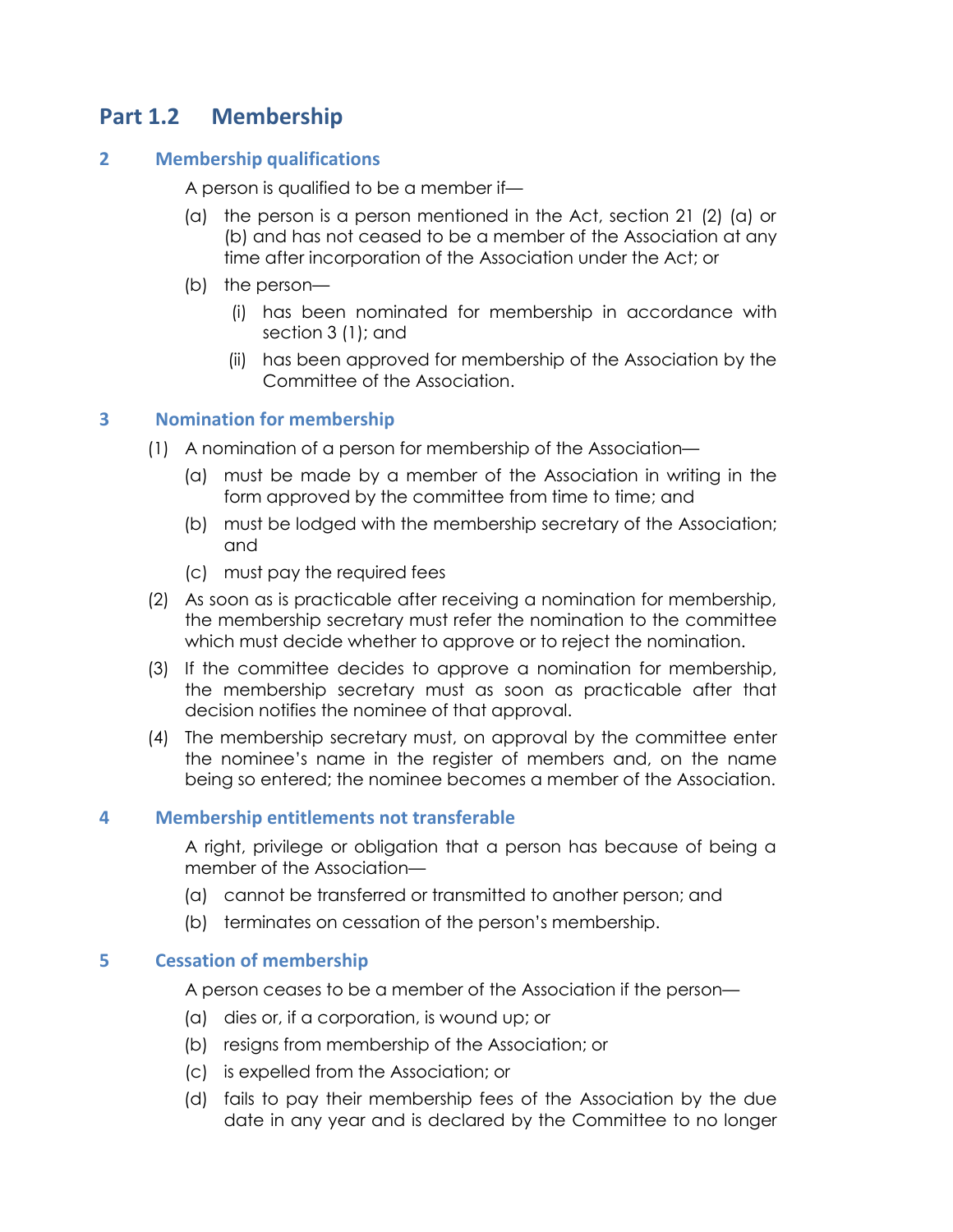be a member of the Lu

# **6 Resignation of membership**

- (1) A member who has paid all amounts payable by the member to the Association may resign from membership of the Association by giving notice in writing to the secretary.
- (2) Such person ceases to be a member, upon the secretary making the appropriate entry in the register of members.

# **7 Fee, subscriptions etc**

(1) The entrance fee to the Association is such amount that has been determined by the Committee from time to time and ratified at each Annual General Meeting by the members.

(a) Includes the membership fees for the member until the  $31<sup>st</sup>$ December, immediately following the person's becoming a member.

(b) is equivalent to the annual membership fee.

- (2) The annual membership fee of the Association is such amount that has been determined by resolution of the Committee and ratified at each Annual General Meeting by the members.
- (3) The annual membership fee is payable—
	- (a) except as provided by paragraph (b)—before 1 January in each calendar year; or
	- (b) if a person becomes a member on or after 1 October in any calendar year—before 1 January in each succeeding calendar year.
	- (c) except if the person is defined as a Life Member as defined in clause 11(d)
- (4) The annual membership fee includes membership to The National Centre for Australian Children's Literature Inc.

### **8 Members' liabilities**

The liability of a member to contribute towards the payment of the debts and liabilities of the Association or the costs, charges and expenses of the winding up of the Association is limited to the amount (if any) unpaid by the member in relation to membership of the Association as required by section 7.

### **9 Disciplining of members**

- (1) If the Committee resolves that there is a prima facie case that a member—
	- (a) has persistently refused or failed to comply with a provision of these Rules; or
	- (b) has persistently acted in a manner prejudicial to the interests of the Association;

The Committee may, by resolution, call on the member to show cause why the member should not be expelled or suspended from the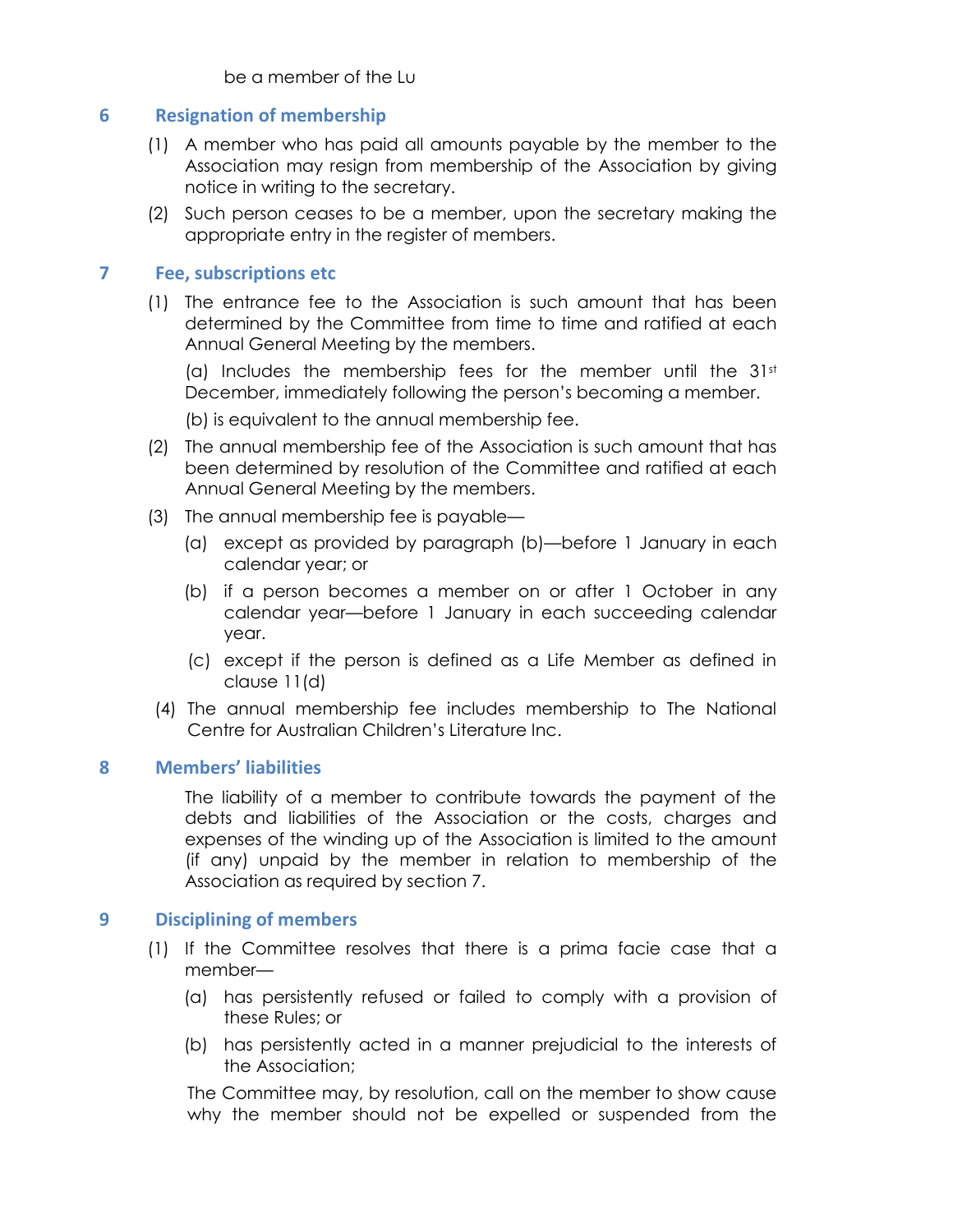Association.

- (a) expel the member from the Association; or
- (b) suspend the member from the rights and privileges of membership of the Association for a specified period.
- (2) If the Committee passes a resolutions under subsection (1), the Secretary must, as soon as practicable, serve a written notice on the member—
	- (a) setting out the resolution of the Committee and the grounds on which they are based; and
	- (b) stating that the member may address the Committee at a meeting to be held not earlier than 14 days and not later than 28 days after service of the notice; and
	- (c) stating the date, place and time of that meeting; and
	- (d) informing the member that the member may do either or both of the following:
		- (i) attend and speak at that meeting;
		- (ii) submit to the Committee at or before the date of that meeting written representations relating to the resolution.
- (3) Subject to section 50 of the Act, at a meeting of the Committee mentioned in subsection (2), the Committee must—
	- (a) give to the member mentioned in subsection (1) an opportunity to make oral representations; and
	- (b) give due consideration to any written representations submitted to the Committee by that member at or before the meeting; and
	- (c) by resolution determine whether to expel or suspend the member;
- (4) If the Committee passes a resolution under subsection (3), the Secretary must, within 7 days after that confirmation, by written notice inform the member of the resolution and of the member's right of appeal under clause 10.
- (5) A resolution confirmed by the Committee under subsection (3) does not take effect—
	- (a) until the end of the period within which the member is entitled to appeal against the resolution if the member does not exercise the right of appeal within that period; or
	- (b) if within that period the member exercises the right of appeal unless and until the Association confirms the resolution in accordance with clause 10 (4).

# **10 Right of appeal of disciplined member**

- (1) A member may appeal to the Association in general meeting against a resolution of the Committee may under clause 9 (3), within 7 days after notice of the resolution is served on the member, by lodging with the Secretary a notice to that effect.
- (2) On receipt of a notice under clause 10(1), the Secretary must convene a general meeting of the Association to be held within 21 days after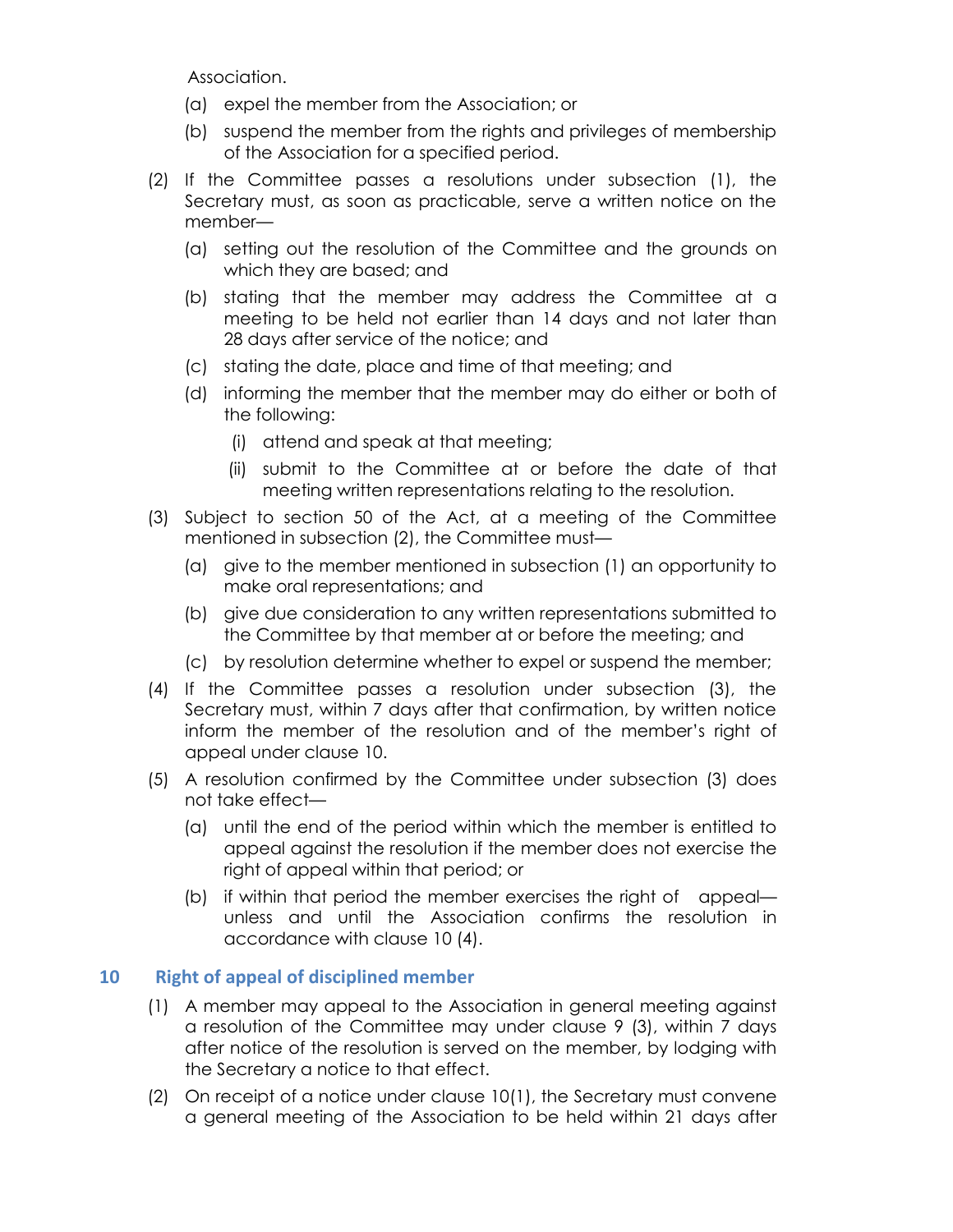the date on which the Secretary received the notice or as such further time as the appellant.

- (3) Subject to section 50 of the Act, at a general meeting of the Association called under clause 10(2)—
	- (a) no business other than the question of the appeal may be transacted; and
	- (b) the Committee and the member must be given the opportunity to make representations in relation to the appeal orally or in writing, or both; and
	- (c) the members present must vote by secret ballot on the question of whether the resolution made under clause 9(3) should be confirmed or revoked.

### **11 Categories of Membership**

- (1) Membership will be defined in three categories:
	- (a) Individual; or
	- (b) Concession to include seniors, students and other such defined by definition; or
	- (c) Institution to include schools, libraries and other such businesses or organizations.

(i) Institution membership allows for 2-3 individuals to be included as members.

(d) Life Member – individuals who are given this status by the Committee from time to time.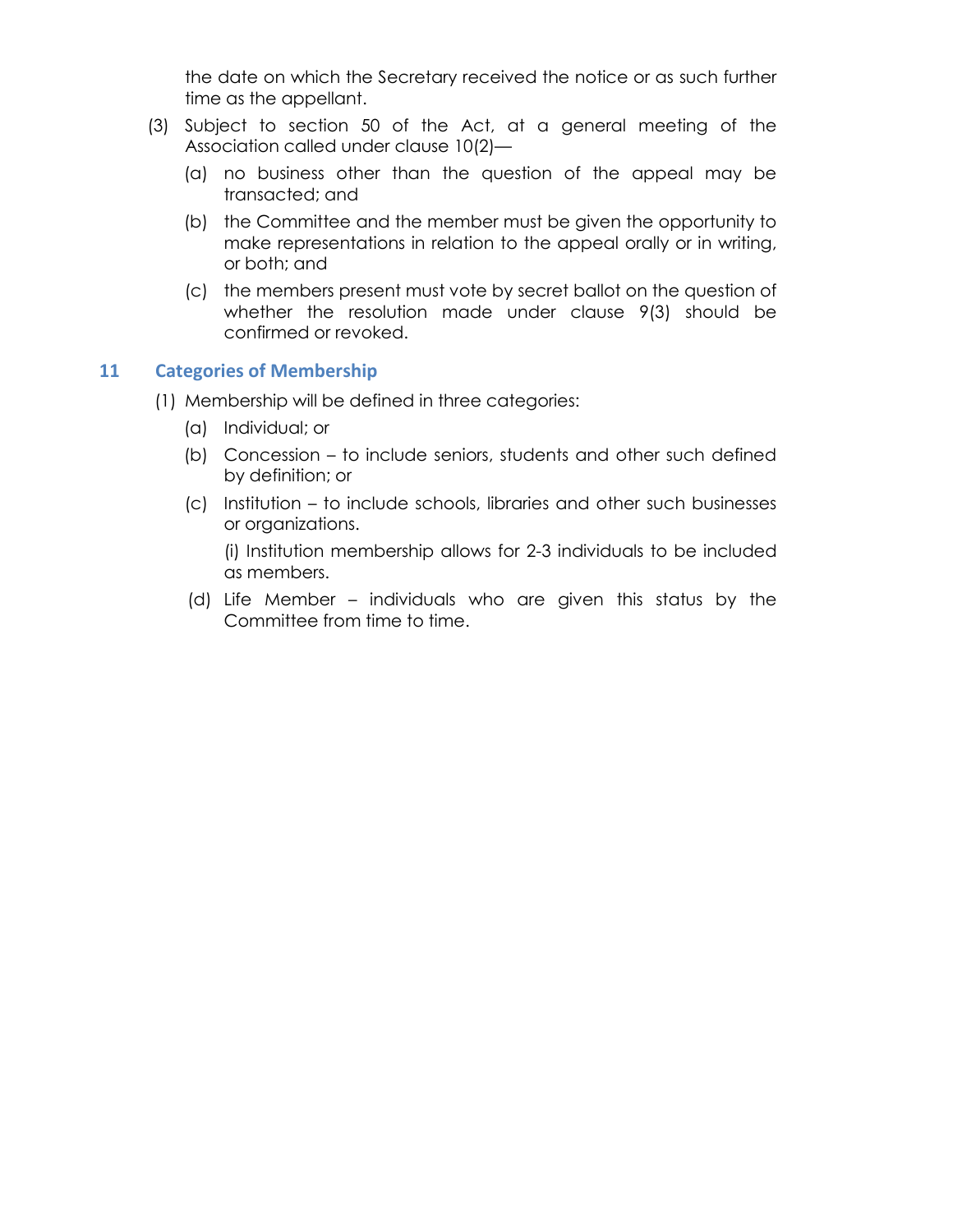# **Part 1.3 Committee**

### **11 Powers of Committee**

The Committee, subject to the Act, the regulation, these rules, and to any resolution passed by the Association in general meeting—

- (a) controls and manages the affairs of the Association; and
- (b) may exercise all functions that may be exercised by the Association other than those functions that are required by these rules to be exercised by the Association in general meeting; and
- (c) has power to perform all acts and do all things that appear to the Committee to be necessary or desirable for the proper management of the affairs of the Association.

### **12 Constitution and membership**

- (1) The Committee consists of—
	- (a) the office-bearers of the Association; and
	- (b) 5 ordinary Committee members; and

each of whom must be elected under clause 13 or appointed in accordance with clause 12(3).

- (2) The office-bearers of the Association are—
	- (a) the president; and
	- (b) the two vice-presidents; and
	- (c) the treasurer; and
	- (d) the secretary; and
	- (e) the membership secretary; and
- (3) Each member of the Committee holds office, subject to these Rules, until the conclusion of the annual general meeting following the date of the member's election, but is then eligible for re-election.
- (4) If there is a vacancy in the membership of the Committee, the Committee may appoint a member of the Association to fill the vacancy and the member so appointed holds office, subject to these rules, until the conclusion of the next annual general meeting after the date of the appointment.
- (5) The Committee shall appoint two positions as required, namely the public officer and archivist. These positions are ex-offio and although members of the association are not members of the Committee.

### **13 Election of Committee members**

- (1) Nominations of candidates for election as office-bearers and ordinary Committee members of the Association—
	- (a) must be made in writing, signed by 2 members of the Association and accompanied by the written consent of the candidate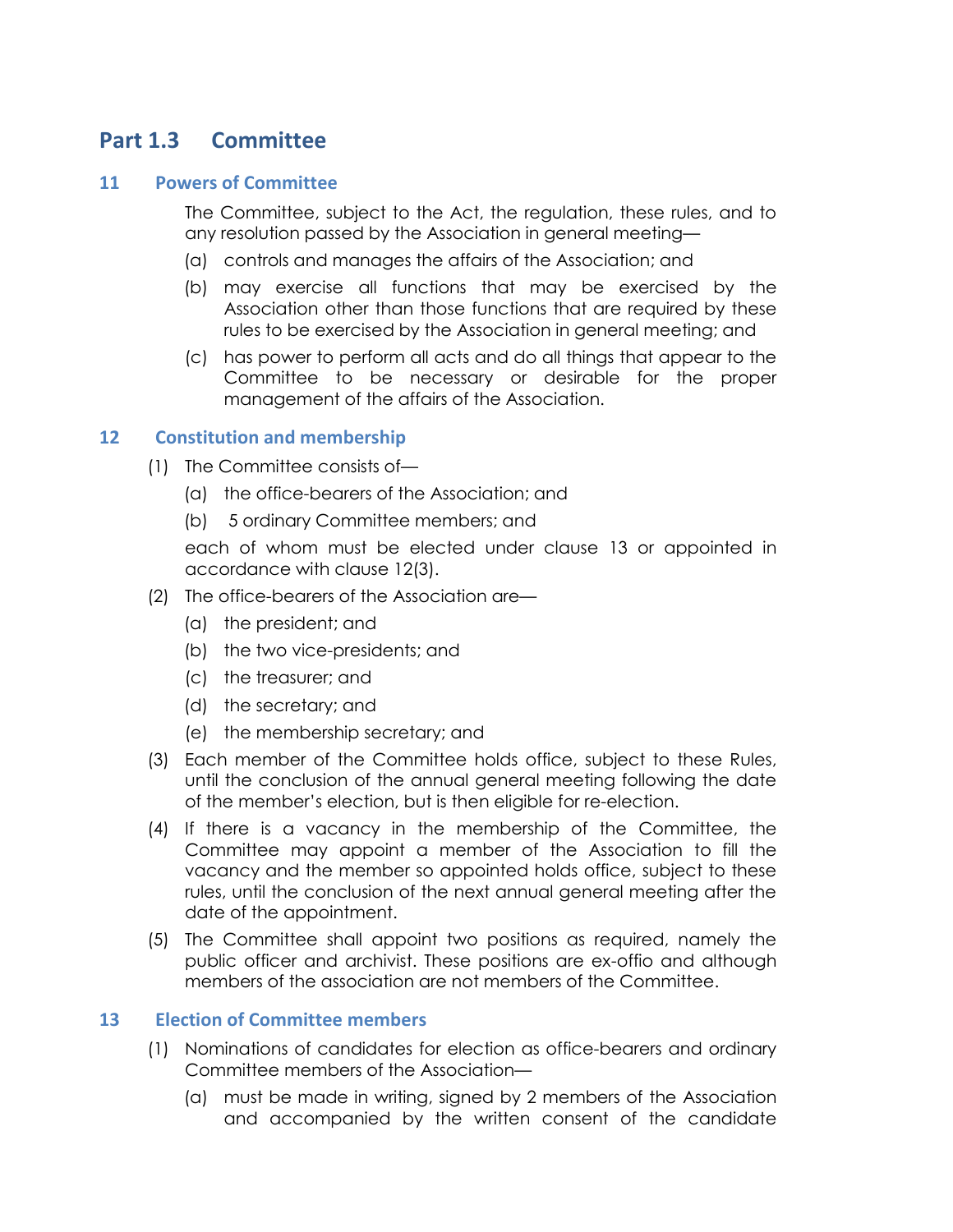(which may be endorsed on the nomination form); and

- (b) must be given to the Secretary of the Association not less than 7 days before the date fixed for the annual general meeting at which the election is to take place.
- (2) If insufficient nominations are received to fill all vacancies on the Committee, the candidates nominated are taken to be as elected and further nominations may be received at the annual general meeting.
- (3) If insufficient further nominations are received, any vacant positions remaining on the Committee are taken to be vacancies.
- (4) If the number of nominations received is equal to the number of vacancies to be filled, the people nominated are taken to be as elected.
- (5) If the number of nominations received exceeds the number of vacancies to be filled, a ballot must be held.
- (6) The ballot for the election of office-bearers and ordinary Committee members must be conducted at the annual general meeting in the way the Committee may direct.

# **14 Secretary**

- (1) The Secretary of the Association must, as soon as practicable after being appointed as secretary, notify the Association of his or her address.
- (2) The Secretary must keep minutes of—
	- (a) all elections and appointments of office-bearers and ordinary Committee members; and
	- (b) the names of members of the Committee present at a Committee meeting or a general meeting; and
	- (c) all proceedings at Committee meetings and general meetings.
- (3) Minutes of proceedings at a meeting must be signed by the person presiding at the meeting or by the person presiding at the next succeeding meeting.

### **15 Treasurer**

- (1) The Treasurer of the Association must—
	- (a) collect and receive all amounts owing to the Association and make all payments authorised by the Association; and
	- (b) keep correct accounts and books showing the financial affairs of the Association with full details of all receipts and expenditure connected with the activities of the Association.

#### **16 Vacancies**

For these Rules, a vacancy in the office of a member of the Committee happens if the member—

- (a) dies; or
- (b) ceases to be a member of the Association; or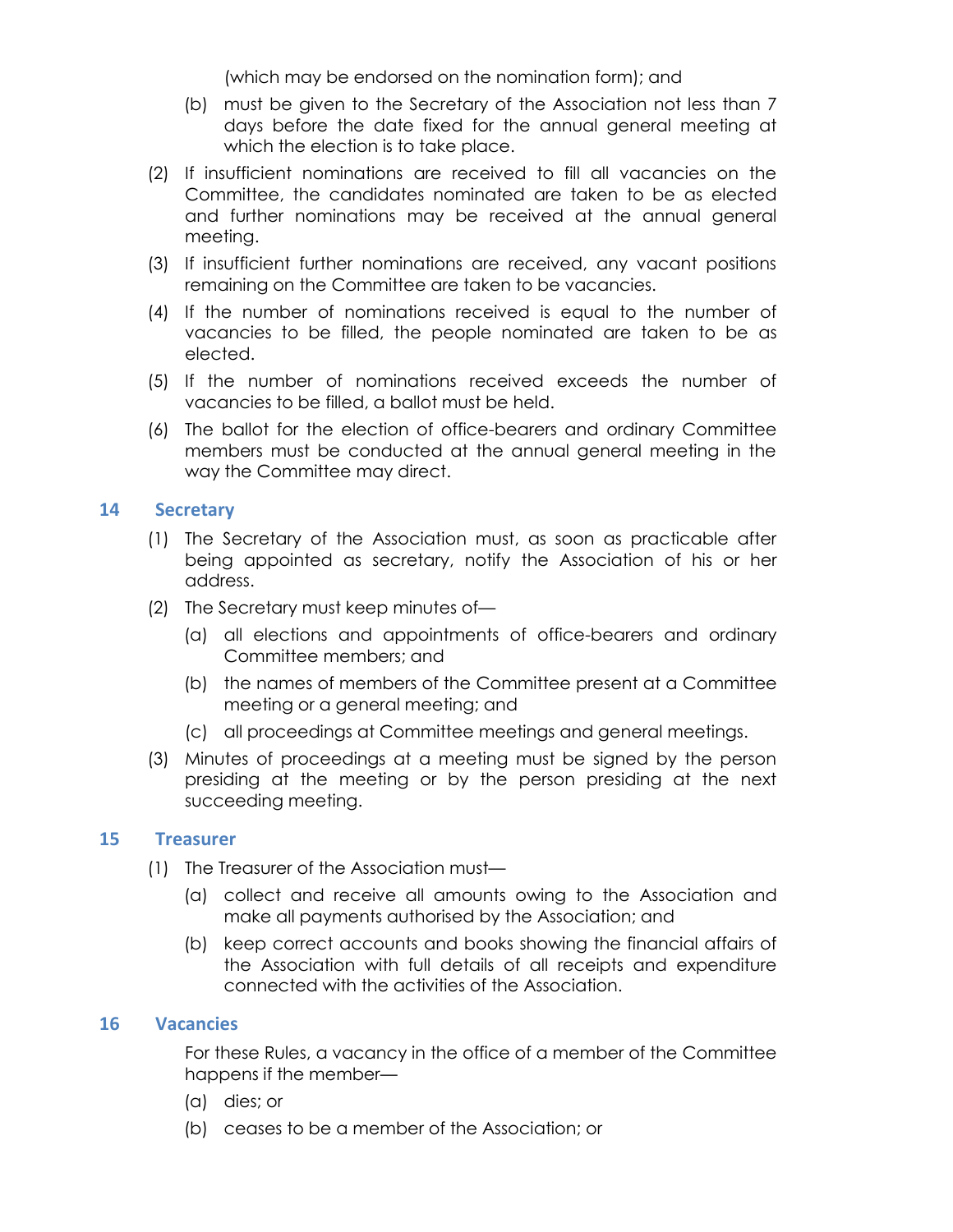- (c) resigns the office; or
- (d) is removed from office under clause 17 (Removal of Committee members); or
- (e) becomes bankrupt or personally insolvent; or
- (f) suffers from mental or physical incapacity; or
- (g) is disqualified from office under section 63 (1) of the Act; or
- (h) is subject to a disqualification order under section 63A of the Act; or
- (i) is absent without the consent of the Committee from all meetings of the Committee held during a period of 6 months.

# **17 Removal of Committee members**

The Association in general meeting may by resolution, subject to section 50 of the Act, remove any member of the Committee from the office of member of the Committee before the end of the member's term of office.

### **18 Committee meetings and quorum**

- (1) The Committee must meet at least 4 times in each calendar year at the place and time that the Committee may decide.
- (2) Additional meetings of the Committee may be called by any member of the Committee.
- (3) Oral or written or electronic notice of a meeting of the Committee must be given by the Secretary or President to each member of the Committee at least 48 hours (or any other period that may be unanimously agreed on by the members of the Committee) before the time appointed for the holding of the meeting.
- (4) Notice of a meeting given under subsection (3) must specify the general nature of the business to be transacted at the meeting and no business other than that business may be transacted at the meeting, except business that the Committee members present at the meeting unanimously agree to treat as urgent business.
- (5) Any 5 members of the Committee constitute a quorum for the transaction of the business of a meeting of the Committee.
- (6) No business may be transacted by the Committee unless a quorum is present and, if within half an hour after the time appointed for the meeting a quorum is not present, the meeting stands adjourned to the same place and at the same hour of the same day in the following week.
- (7) If at the adjourned meeting a quorum is not present within half an hour after the time appointed for the meeting, the meeting is dissolved.
- (8) At meetings of the Committee—
	- (a) the president or, in the absence of the president, the vicepresident presides; or
	- (b) if the president and the vice-president are absent—one of the remaining members of the Committee may be chosen by the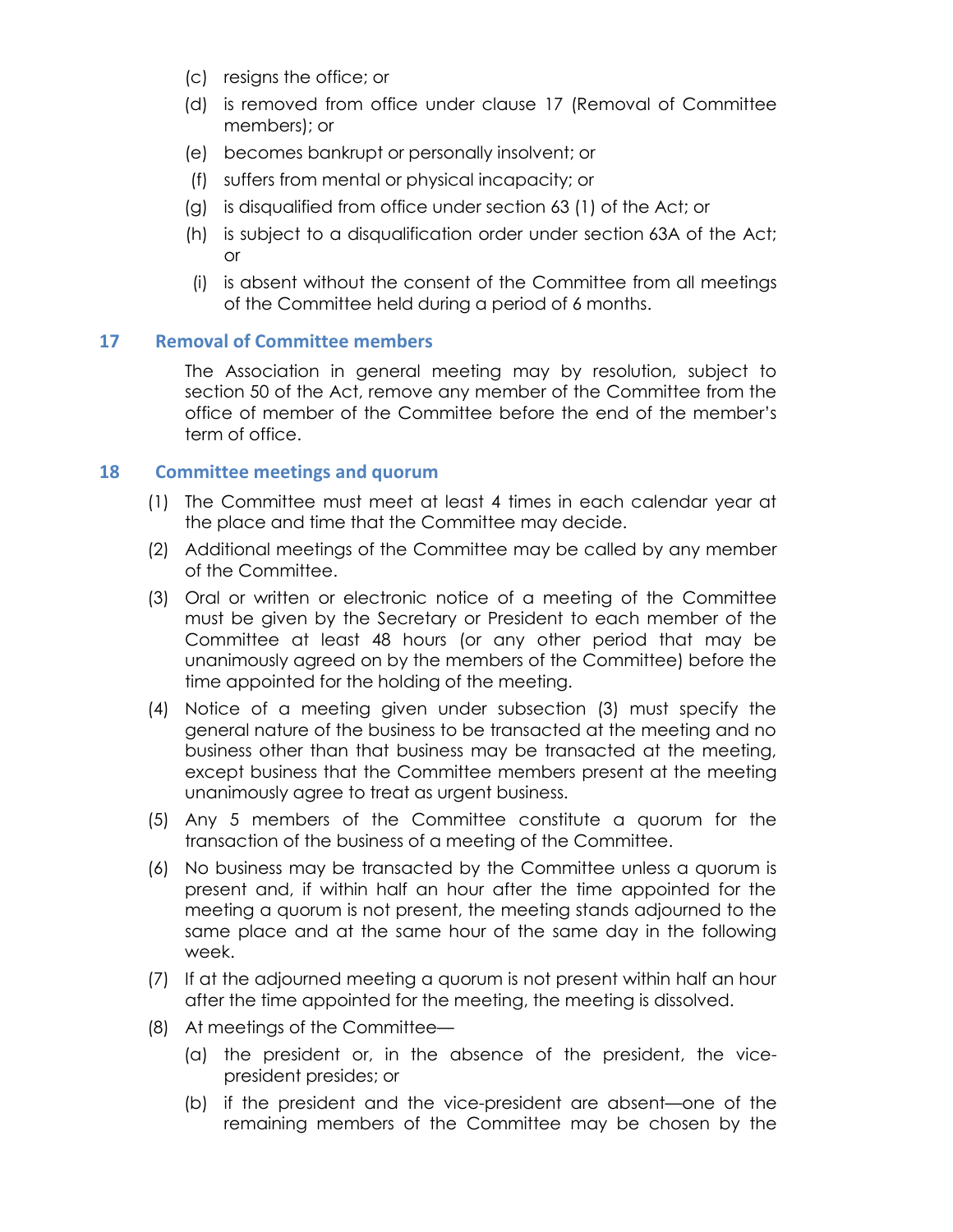members present to preside.

# **19 Delegation by Committee to subcommittee**

- (1) The Committee may, in writing, delegate to one or more subcommittees (consisting of the member or members of the Association that the Committee considers appropriate) the exercise of the functions of the committee that are specified in the instrument, other than—
	- (a) this power of delegation; and
	- (b) a function that is a function imposed on the Committee by the Act, by any other Territory law, or by resolution of the Association in a general meeting.
- (2) There are three permanent subcommittees; the members of these subcommittees are to be appointed at the first Committee meeting post the AGM by the members of the committee –
	- (a) events subcommittee
		- (i) this subcommittee is delegated to manage the activities of the Association.
		- (ii) the functions of this subcommittee are to  $-$

(a) Liaise with authors and illustrators regarding school and other visits

(b) Liaise with schools regarding Book Week activities and other activities throughout the year

- (c) organize professional development activities for members
- (d) organize social activities for members.
- (b) marketing subcommittee
	- (i) this subcommittee is delegated to manage the marketing and promotion of the Association.
	- (ii) the functions of the subcommittee are to  $-$ 
		- (a) maintain the ACT Branch website
		- (b) produce brochures and other information materials
		- (c) produce a regular newsletter

(d) work with events subcommittee to promote the association through events

(e) distribute and sell Book Week merchandise and other promotional materials

(c) partnership subcommittee

(i) this subcommittee is delegated to manage the partnerships and organisations associated with the Association.

- (ii) the functions of the subcommittee are to
	- (a) work with other associations that have similar goals
	- (b) liaise with the National CBCA board
	- (c) liaise with National Centre for Australian Children's **Literature**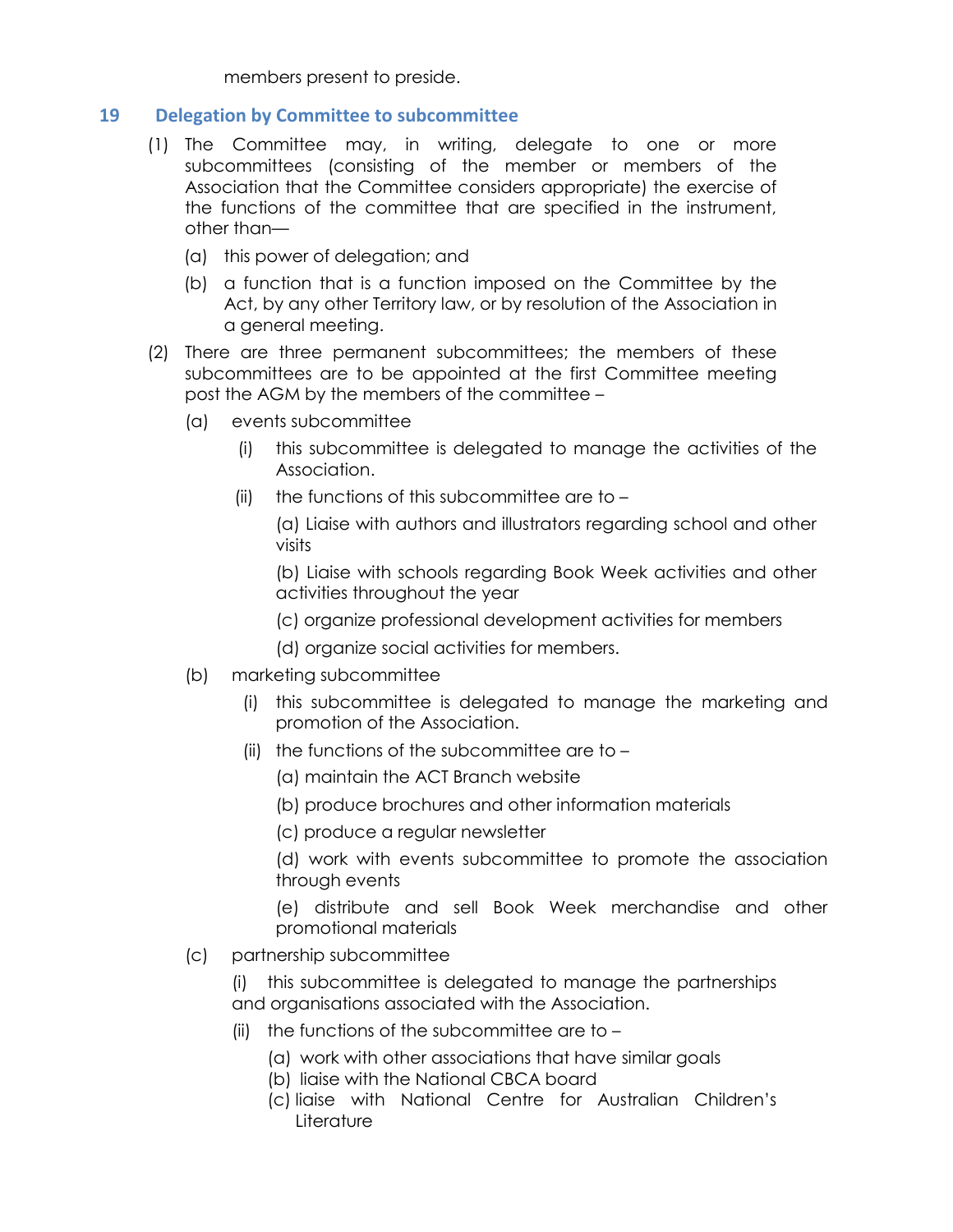- (d) liaise with kindred organizations regarding shared services and benefits
- (e) organize the selection process for the National Board member as required
- (2) A function, the exercise of which has been delegated to a subcommittee under this section may, while the delegation remains unrevoked, be exercised from time to time by the subcommittee in accordance with the terms of the delegation.
- (3) A delegation under this section may be made subject to any conditions or limitations about the exercise of any function, or about time or circumstances, that may be specified in the instrument of delegation.
- (4) Despite any delegation under this section, the Committee may continue to exercise any function delegated.
- (5) Any act or thing done or suffered by a subcommittee acting in the exercise of a delegation under this section has the same force and effect as it would have if it had been done or suffered by the Committee.
- (6) The Committee may, in writing, revoke wholly or in part any delegation under this section.
- (7) A subcommittee may meet and adjourn, as it considers appropriate.

# **20 Voting and decisions**

- (1) Questions arising at a meeting of the Committee or of any subcommittee appointed by the Committee are decided by a majority of the votes of members of the Committee or subcommittee present at the meeting.
- (2) Each member present at a meeting of the Committee or of any subcommittee appointed by the Committee (including the person presiding at the meeting) is entitled to one vote but, if the votes on any question are equal, the person presiding may exercise a second or casting vote.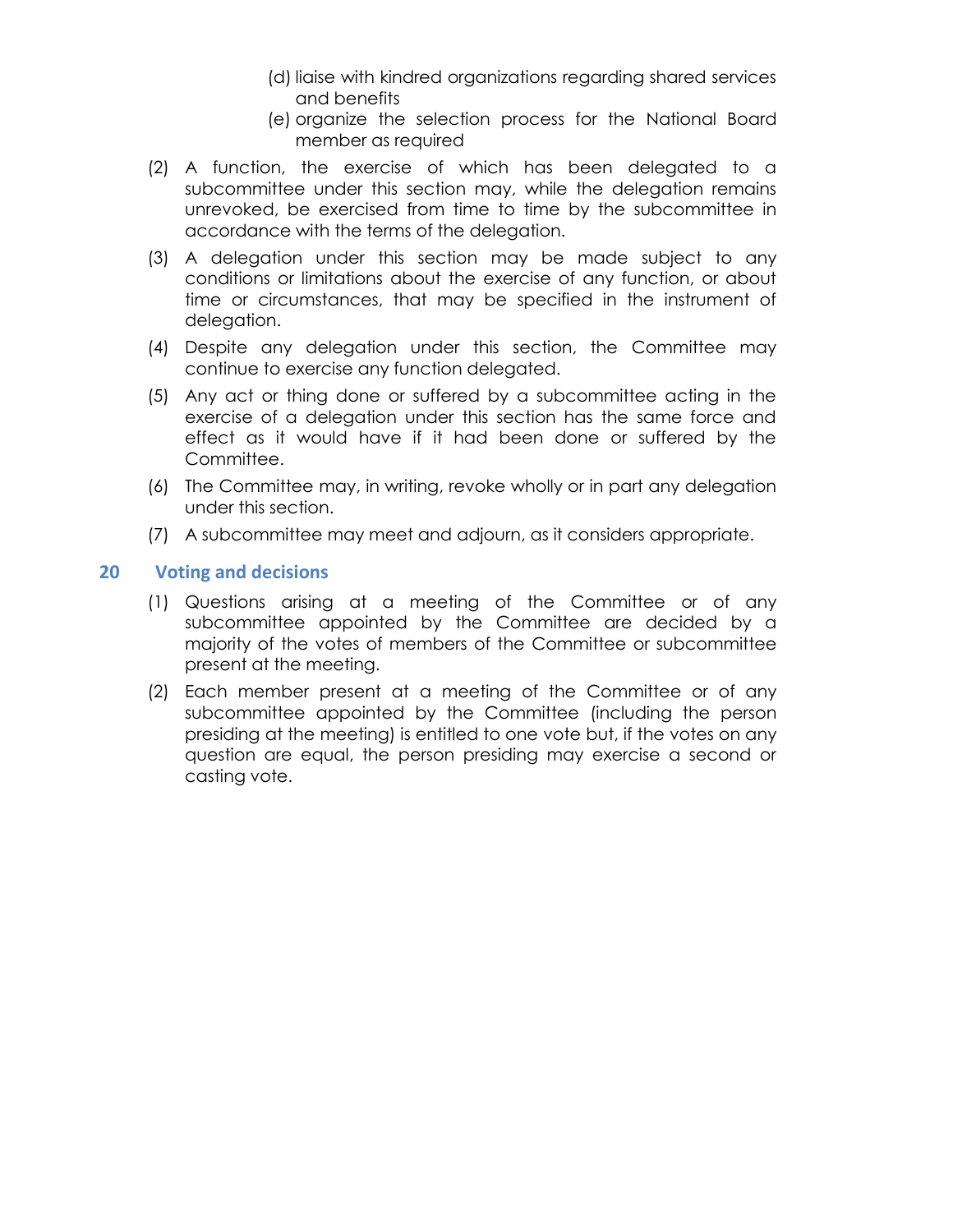# **Part 1.4 General meetings**

# **21 Annual general meetings—holding of**

- (1) With the exception of the first annual general meeting of the Association, the Association must, at least once in each calendar year and within 5 months after the end of each financial year of the Association, call an annual general meeting of its members.
- (2) The Association must hold its first annual general meeting—
	- (a) within 18 months after its incorporation under the Act; and
	- (b) within 5 months after the end of the first financial year of the Association.
- (3) Subsections (1) and (2) have effect subject to the powers of the registrar-general under section 120 of the Act, in relation to extensions of time.

### **22 Annual general meetings—calling of and business at**

- (1) The annual general meeting of the Association must, subject to the Act, be called on the date and at the place and time that the Committee considers appropriate.
- (2) In addition to any other business that may be transacted at an annual general meeting, the business of an annual general meeting is—
	- (a) to confirm the minutes of the last annual general meeting and of any general meeting held since that meeting; and
	- (b) to receive from the Committee reports on the activities of the Association during the last financial year; and
	- (c) to elect members of the Committee, including office-bearers; and
	- (d) to receive and consider the statement of accounts and the reports that are required to be submitted to members under section 73(1) of the Act.
	- (e) to ratify the membership fees and categories as determined by the committee
- (3) An annual general meeting must be specified as such in the notice calling it in accordance with clause 24 (Notice).
- (4) An annual general meeting must be conducted in accordance with the provisions of this part.

### **23 General meetings—calling of**

- (1) The Committee may, whenever it considers appropriate, call a general meeting of the Association.
- (2) The Committee must, on the requisition in writing of not less than 5% of the total number of members, call a general meeting of the Association.
- (3) A requisition of members for a general meeting—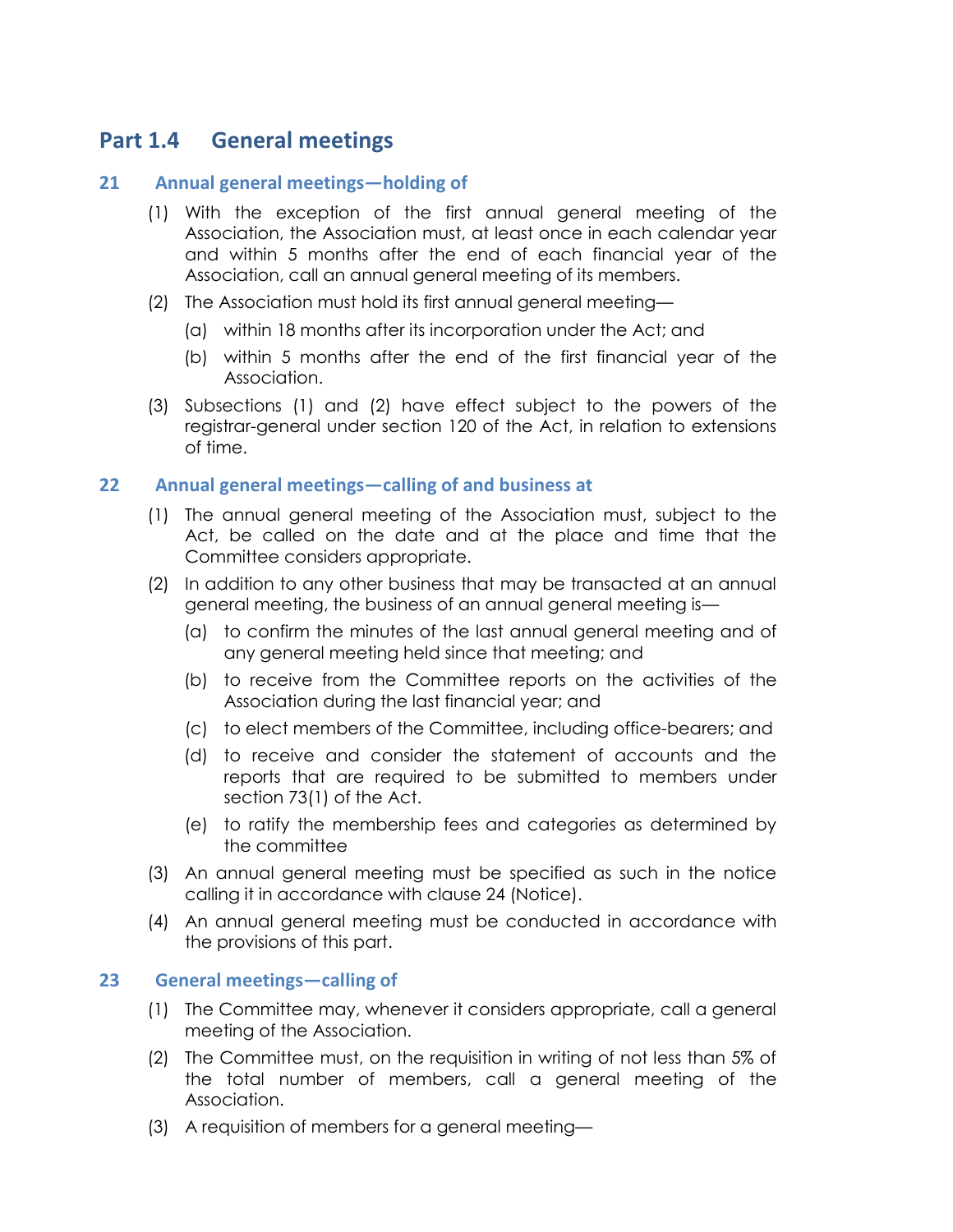- (a) must state the purpose or purposes of the meeting; and
- (b) must be signed by the members making the requisition; and
- (c) must be lodged with the secretary; and
- (d) may consist of several documents in a similar form, each signed by one or more of the members making the requisition.
- (4) If the Committee fails to call a general meeting within one month after the date when a requisition of members for the meeting is lodged with the Secretary, any one or more of the members who made the requisition may call a general meeting to be held not later than three months after that date.
- (5) A general meeting called by a member or members mentioned in clause 23(4) must be called as nearly as is practicable in the same way as the Committee and any member who thereby incurs expense call general meetings is entitled to be reimbursed by the Association for any reasonable expense so incurred.

# **24 Notice**

- (1) Except if the nature of the business proposed to be dealt with at a general meeting requires a special resolution of the Association, the Secretary must, at least 14 days before the date fixed for the holding of the general meeting, sent to each member at the member's address appearing in the register of members, a notice specifying the place, date and time of the meeting and the nature of the business proposed to be transacted at the meeting.
- (2) If the nature of the business proposed to be dealt with at a general meeting requires a special resolution of the Association, the secretary must, at least 21 days before the date fixed for the holding of the general meeting, send notice to each member in the way provided in clause 24(1) specifying, in addition to the matter required under that clause, the intention to propose the resolution as a special resolution.
- (3) No business other than that specified in the notice calling a general meeting may be transacted at the meeting except, for an annual general meeting, business that may be transacted under clause 22(2).
- (4) A member desiring to bring any business before a general meeting may give written notice of that business to the secretary who must include that business in the next notice calling a general meeting given after receipt of the notice from the member.

### **25 General meetings—procedure and quorum**

- (1) No item of business may be transacted at a general meeting unless a quorum of members entitled under these rules to vote is present during the time the meeting is considering that item.
- (2) Five members present in person (who are entitled under these rules to vote at a general meeting) constitute a quorum for the transaction of the business of a general meeting.
- (3) If within 30 minutes after the appointed time for the start of a general meeting a quorum is not present, the meeting if called on the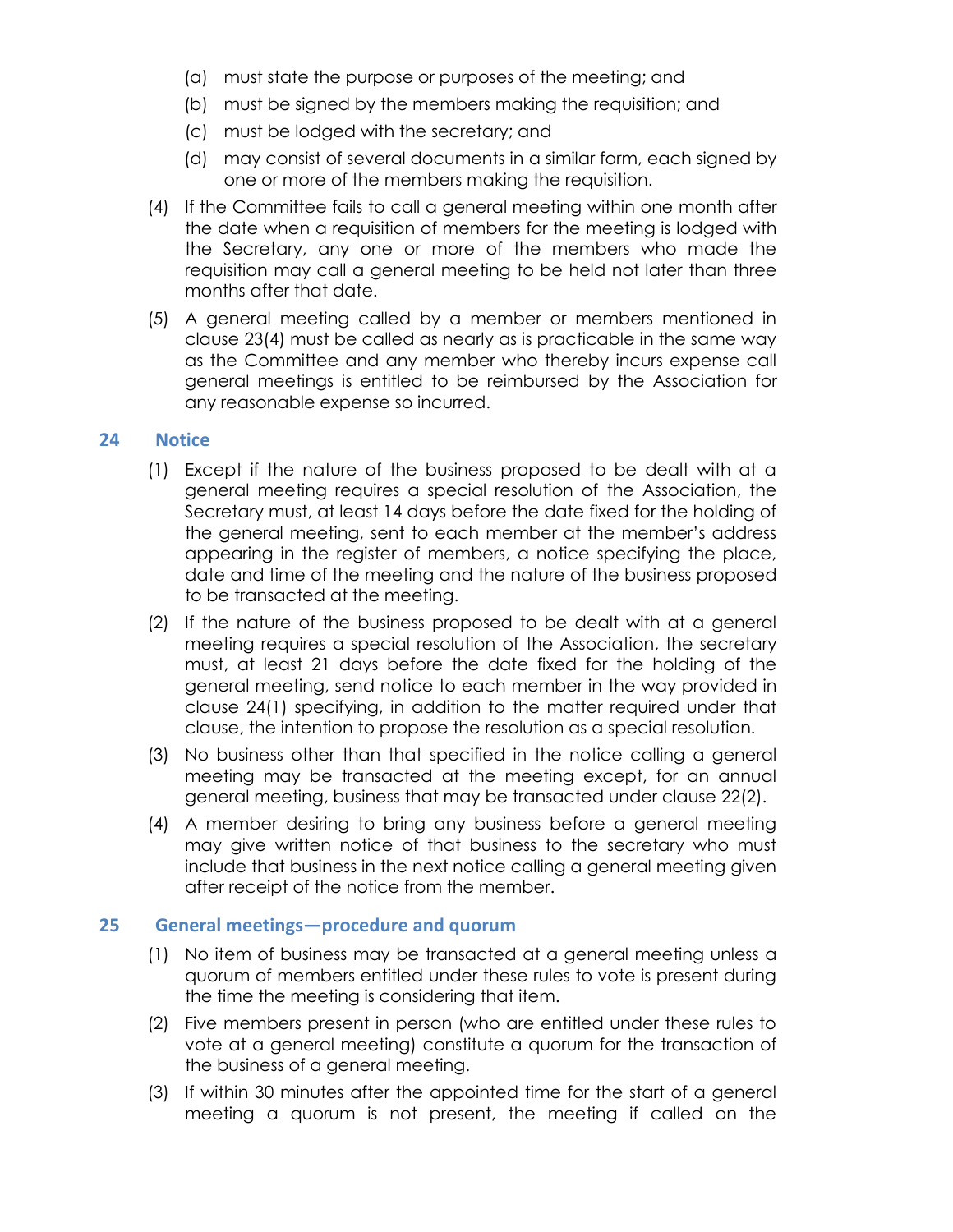requisition of members is dissolved and in any other case stands adjourned to the same day in the following week at the same time and (unless another place is specified at the time of adjournment by the person presiding at the meeting or communicated by written notice to members given before the day to which the meeting is adjourned) at the same place.

(4) If at the adjourned meeting a quorum is not present within 30 minutes after the time appointed for the start of the meeting, the members present (being not less than five) constitute a quorum.

#### **26 Presiding member**

- (1) The President, or in the absence of the President, the Vice-President, presides at each general meeting of the Association.
- (2) If the President and the Vice-Presidents are absent from a general meeting, the members present must elect one of their number to preside at the meeting.

### **27 Adjournment**

- (1) The person presiding at a general meeting at which a quorum is present may, with the consent of the majority of members present at the meeting, adjourn the meeting from time to time and place to place, but no business may be transacted at an adjourned meeting other than the business left unfinished at the meeting at which the adjournment took place.
- (2) If a general meeting is adjourned for 14 days or more, the secretary must give written or oral notice of the adjourned meeting to each member of the Association stating the place, date and time of the meeting and the nature of the business to be transacted at the meeting.
- (3) Except as provided in clauses 27(1) and 27(2), notice of an adjournment of a general meeting or of the business to be transacted at an adjourned meeting is not required to be given.

### **28 Making of decisions**

- (1) A question arising at a general meeting of the Association is to be decided on a show of hands and, unless before or on the declaration of the show of hands a poll is demanded, a declaration by the person presiding that a resolution has, on a show of hands, been carried or carried unanimously or carried by a particular majority of 75% or lost, or an entry to that effect in the minute book of the Association, is evidence of the fact without proof of the number or proportion of the votes recorded in favour of or against that resolution.
- (2) At a general meeting of the Association, a poll may be demanded by the person presiding or by not less than five members present in person or by proxy at the meeting.
- (3) If the poll is demanded at a general meeting, the poll must be taken—
	- (a) immediately if the poll relates to the election of the person to preside at the meeting or to the question of an adjournment; or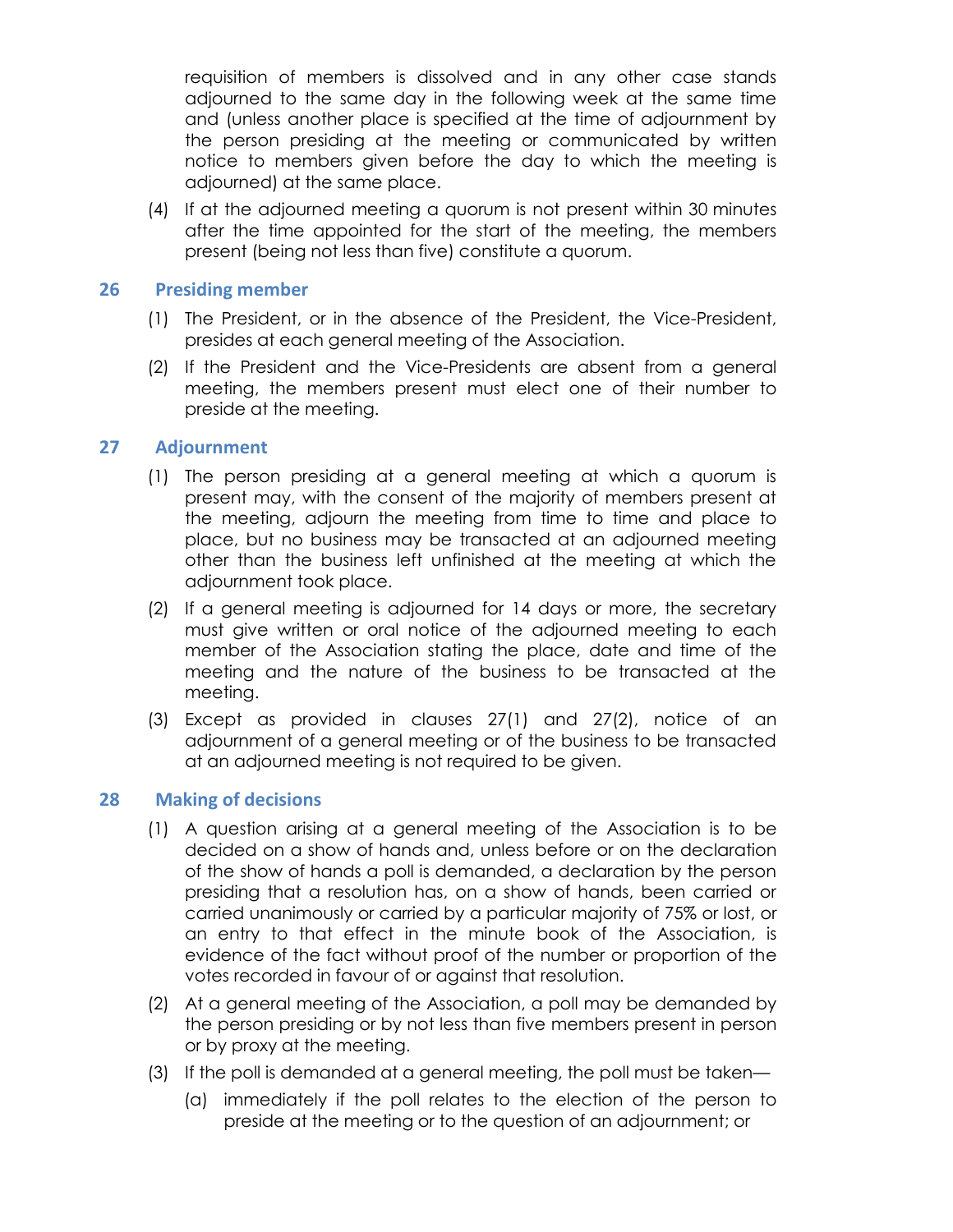(b) in any other case—in the way and at the time before the close of the meeting that the person presiding directs, and the resolution of the poll on the matter is taken to be the resolution of the meeting on that matter.

# **29 Voting**

- (1) Subject to clause 29(3), on any question arising at a general meeting of the Association a member has one vote only.
- (2) All votes may be given personally or by proxy.
- (3) If the votes on a question at a general meeting are equal, the person presiding is entitled to exercise a second or casting vote.
- (4) A member or proxy is not entitled to vote at any general meeting of the Association unless all money due and payable by the member or proxy to the Association has been paid, other than the amount of the annual subscription payable for the then current year.

# **30 Appointment of proxies**

- (1) Each member is entitled to appoint another member as proxy by notice given to the Secretary no later than 24 hours before the time of the meeting for which the proxy is appointed.
- (2) The notice appointing the proxy must be in the form set out in appendix 2.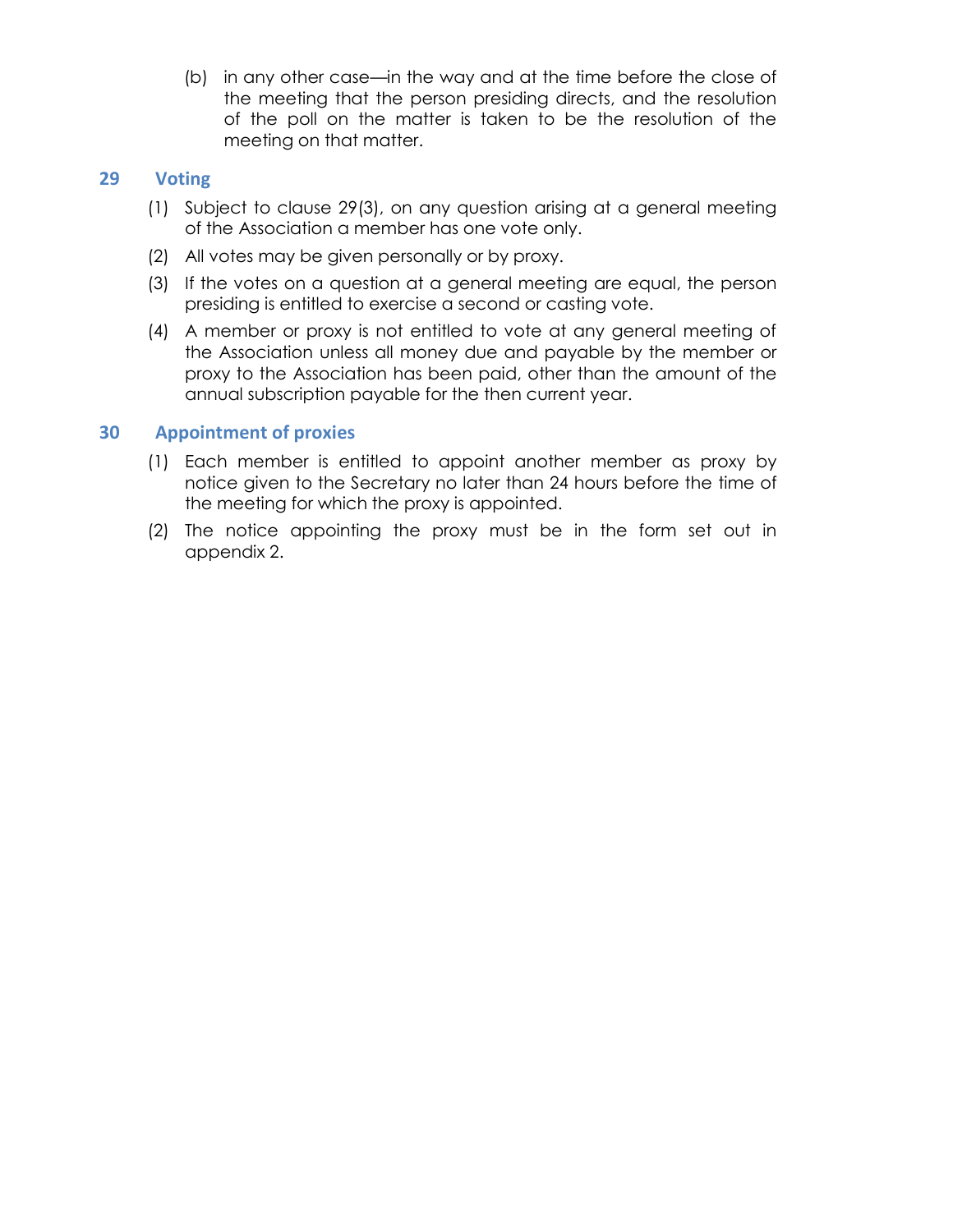# **Part 1.5 Miscellaneous**

#### **31 Funds—source**

- (1) The funds of the Association must be derived from entrance fees and annual subscriptions of members, donations and, subject to any resolution passed by the Association in general meeting and subject to section 114 of the Act, any other sources that the Committee decides.
- (2) All money received by the Association must be deposited as soon as practicable and without deduction to the credit of the Association's bank account.
- (3) The Association must, as soon as practicable after receiving any money, issue an appropriate receipt.

#### **32 Funds—management**

- (1) Subject to any resolution passed by the Association in general meeting, the funds of the Association must be used for the objects of the Association in the way that the Committee decides.
- (2) All cheques, drafts, bills of exchange, promissory notes and other negotiable instruments must be signed or authorized for electronic transfer by any two office bearers of the Committee or an employee of the Association authorised by the Committee from time to time, being members of the Committee or employees authorised to do so by the Committee as defined at each Annual General Meeting.
- (3) Each payment made electronically must be authorized by email before it is made by at least two members of the Committee. These authorisations must be kept with the payment receipts.

### **33 Alteration of objects and rules**

Neither the objects of the Association mentioned in section 29 of the Act, nor these rules may be altered except in accordance with the Act.

### **34 Custody of books**

Subject to the Act, the regulation and these rules, the Secretary must keep in his or her custody or under his or her control all records, books, and other documents relating to the Association. This included the common seal of the Association.

### **35 Inspection of books**

The records, books and other documents of the Association must be open to inspection at a place in the ACT, free of charge, by a member of the Association at any reasonable hour.

#### **36 Service of notice**

For these rules, the Association may serve a notice on a member by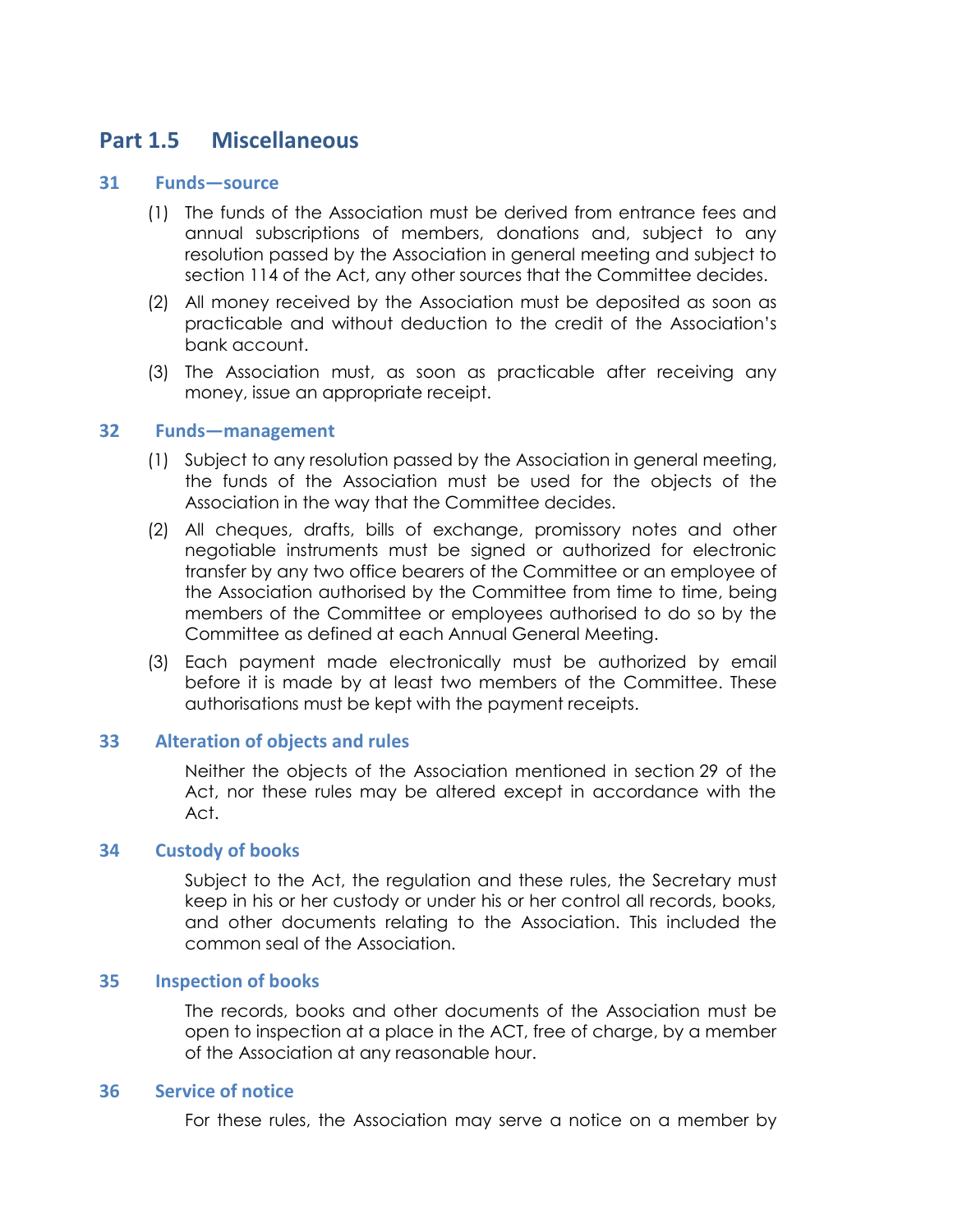sending it via email, post or any other written method to the member at the member's address shown in the register of members.

*Note* For how documents may be served, see the Legislation Act, pt 19.5.

# **37 Surplus property**

- (1) At such time as the Association is dissolved or wound up any surplus property and funds will be given to the following if it the entity continues to exist-
	- (a) The National Centre for Australian Children's Literature Inc.; or
	- (b) The Australian Children's Book Council Ltd; or
	- (c) The Children's Book Council of Australia Awards Foundation;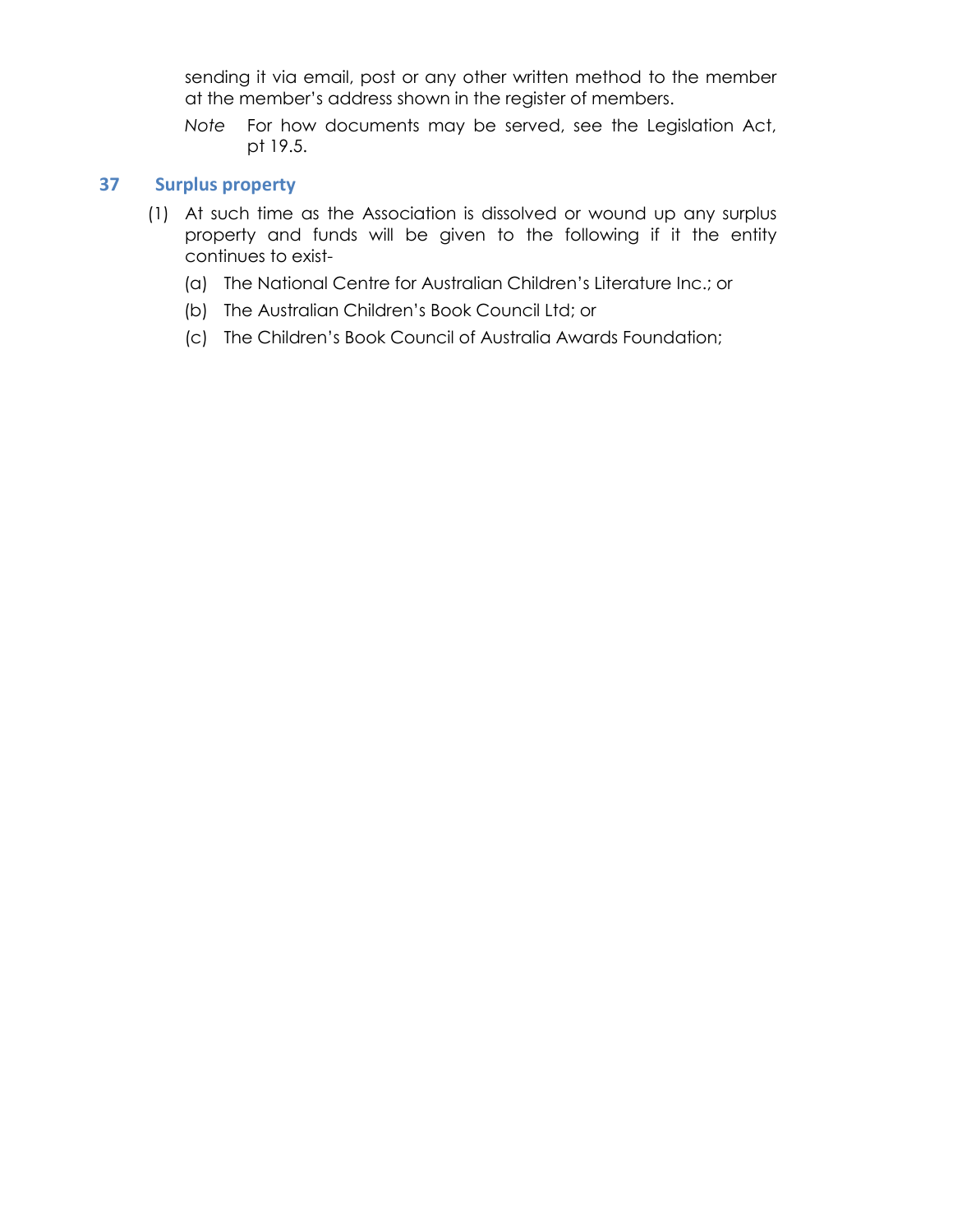# **Appendix 1**

**Application for membership of association**

| <b>Please tick:</b>                                                                    | $\Box$ Institution<br>$\Box$ Individual<br>$\square$ Concession                                              | Tax Invoice: (please photocopy for reference) |                                                                         |
|----------------------------------------------------------------------------------------|--------------------------------------------------------------------------------------------------------------|-----------------------------------------------|-------------------------------------------------------------------------|
|                                                                                        |                                                                                                              |                                               |                                                                         |
|                                                                                        |                                                                                                              |                                               |                                                                         |
|                                                                                        |                                                                                                              |                                               |                                                                         |
|                                                                                        |                                                                                                              |                                               |                                                                         |
| Fax:                                                                                   |                                                                                                              |                                               |                                                                         |
|                                                                                        |                                                                                                              |                                               |                                                                         |
|                                                                                        | Please tick if you do not want your membership details included in the CBCA national members database $\Box$ |                                               |                                                                         |
| <b>Cheque/Money Order:</b><br>Enclosed is our cheque/Money Order for \$                |                                                                                                              |                                               | <b>Direct Debit:</b><br><b>BSB: 062 905</b><br><b>Account Number:</b>   |
| Cheques/Money Orders payable to: The Children's Book Council of Australia - ACT Branch |                                                                                                              |                                               | 10101547<br>Please use Membership<br>Surname as deposit<br>description. |
| ABN 20 024 451 638                                                                     |                                                                                                              |                                               | Receipt No.                                                             |
|                                                                                        | Please send by mail to: CBCA ACT Branch, PO Box 5548, Hughes, ACT 2605                                       |                                               |                                                                         |